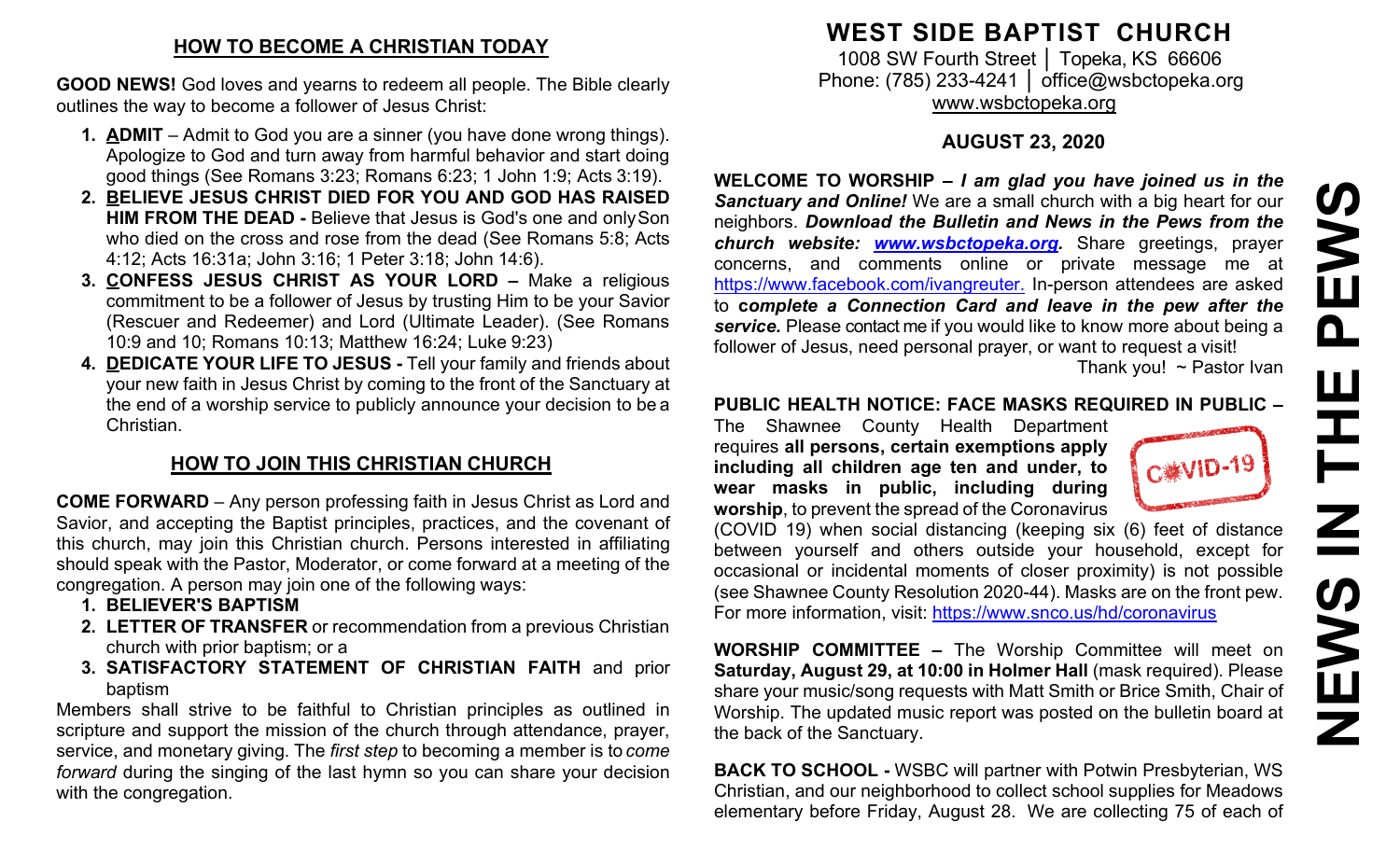the following items:

donation "School Supplies" or GIVE ONLINE.

Backpacks (empty) Crayons (8 or 24 ct)<br>Drv Erase Markers Glue Sticks Dry Erase Markers

Pencils (#2) Zip Lock Bags (quart and gallon size) **Cash donations for supplies will be appreciated.** Mark your



**ABCCR ANNUAL GATHERING "A NEW THING – A NEW WAY"** – Our denomination's regional judicatory will hold its Annual Gathering Business Meeting on **Tuesday, September 29, at 7:00 pm via Zoom.** Congratulations to Trena Ansell and Pat Carpenter for being elected as WSBC's Voting Delegates. Delegates will be notified in September of the Zoom instructions and will be provided the documents which will be presented for a vote. Find information at [https://abccr.org/2020annualgathering.](https://abccr.org/2020annualgathering)

**BIBLE STUDY ONLINE** – The Pastor is leading the **"Gospel of Matthew" Bible Study on Wednesdays IN-PERSON at 10:30 am and ONLINE at 6:30 pm via ZOOM (see email for Meeting ID number and Password).** Join this one-hour small group study for free.

**FOOD PANTRY -** Free Fruit and Vegetable Food Pantry on **Wednesdays from 3:30 to 5:30 pm, while supplies last**. **MOBILE SITE**: enter western PARKING LOT from 4th and CLAY Streets; do not park or exit your vehicle. Equal Opportunity. \*All food is available at no cost. **Please wear a mask or face covering to protect the health and safety of our volunteers.**



*See Jack Janway if you would like to volunteer to help serve during the Food Pantry.* 

**HOSPITAL & EMERGENCIES –** If the hospital admits you or a loved one for an emergency or surgery, **the hospital staff and chaplains' Office will NOT contact the Church Office or the Pastor**. **You or a family member must call the Church Office at**  Sick and **(785) 233-4241 or the PASTOR at HOME (785) 267-0936**. Hospitalized

**NEWSLETTER ARTICLES DUE –** Submit your September newsletter articles to the Church Office [\(office@wsbctopeka.org\)](mailto:office@wsbctopeka.org) before Wednesday, August 26, at noon. The Witness newsletter was published monthly on the last Sunday. Please contact the Office if you would like a copy mailed to you free-of-charge.

**PASTOR'S SCHEDULE/DAY OFF –** The Pastoral Relations Committee approved Pastor Ivan's request to move his **"Day Off" to Mondays starting September 1** to help his family with virtual schoolwork (David and Macy will attend school online for the start of the semester). He will telecommute (work remotely) until the end of August. Please speak with Pastor or Jim Goodnow, chair of the Pastoral Relations, if you have any concerns or questions. The Church Office will be closed on Mondays starting in September.

**SUNDAY SCHOOL CLASSES –** Christian Ed hopes to return to a "regular" schedule of Sunday School beginning Sunday, September 13 (the weekend after Labor Day). Watch for more details soon.



**WWW KIDS BIBLE CLUB DELAYED START** – The Christian Ed. Committee decided to **postpone the opening of Wonderful West Side Wednesdays** that we had tentatively scheduled for September. We will continue to discuss the viability of this program over the next few months. ~Alice Payne, Coordinator of Christian Education

**FINANCIAL GIVING** – Thank you for the generous support of the work of God in and through West Side Baptist Church. Donations report:

|                           | 08-16-2020   | Y-T-D          |
|---------------------------|--------------|----------------|
| <b>General Fund</b>       | \$<br>856.00 | \$100,884.53   |
| Building Fund/Cap. Cm.    | \$<br>365.00 | \$<br>6,615.00 |
| <b>Sunday School</b>      |              | \$<br>130.25   |
| <b>ABCUSA OGHS</b>        | \$           | \$<br>2,966.78 |
| Am. For Christ Offering   | \$           | \$<br>2,145.00 |
| <b>Baby Closet</b>        |              | \$<br>2,275.00 |
| Fellowship/Benevolence \$ | 50.00        | \$<br>5,009.00 |
| <b>ABW - LOVE Gift</b>    |              | \$<br>231.09   |
| <b>School Supplies</b>    | 50.00        | \$<br>450.00   |

**GIVING –** Thank you for giving generously during the Coronavirus (COVID 19) national crisis. Please mail your gifts, give in person, or give ONLINE at [https://west-side-baptist-church.square.site.](https://west-side-baptist-church.square.site/)

## **OUR THOUGHTS AND PRAYERS**

Coronavirus (COVID 19) Pandemic – healing, isolation, wisdom, etc. Albert, Henry – Lou Gehrig's (Karen & Janice Kirby's cousins' husband)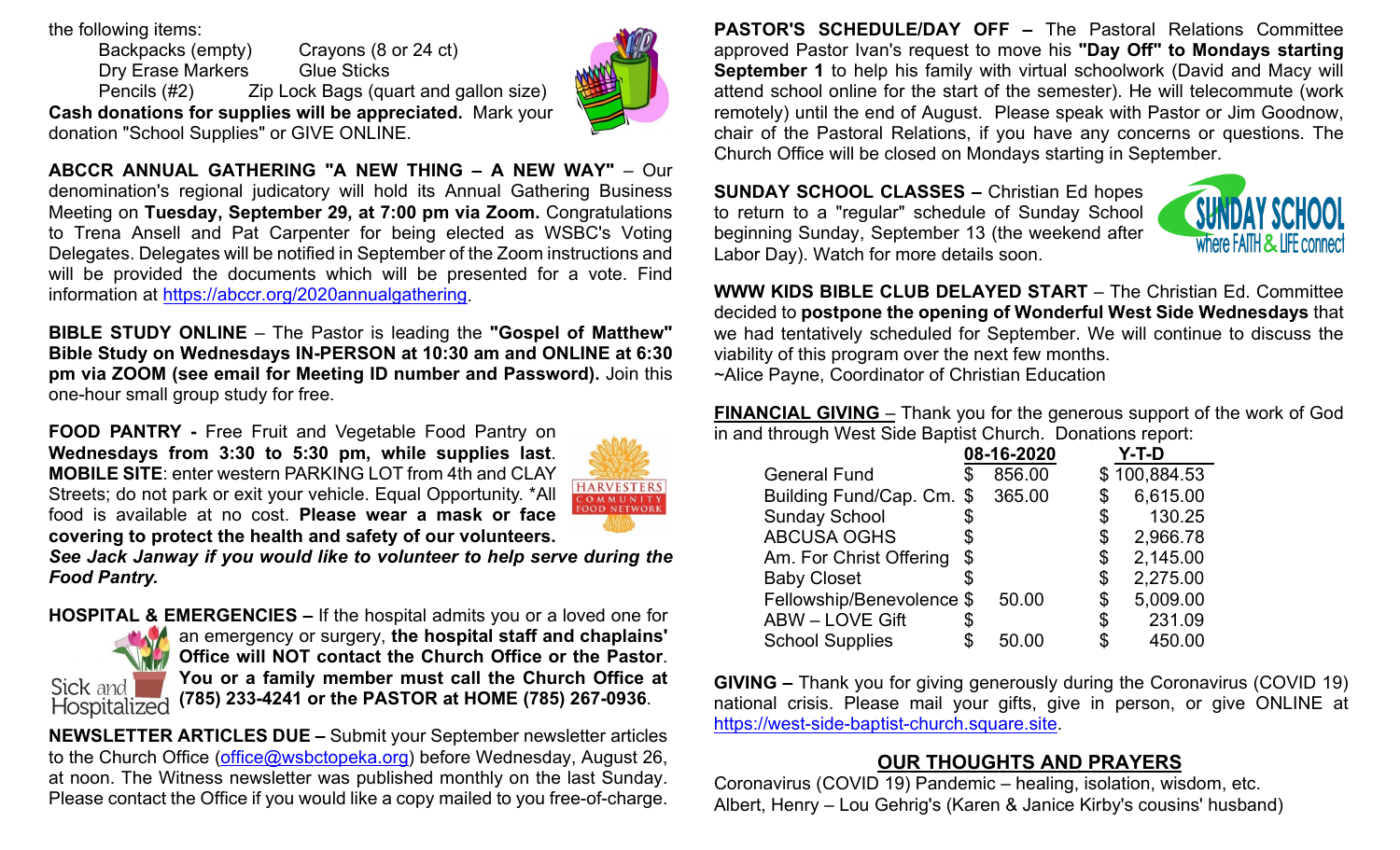Brousseau, Barbara – Healing; home (Bev McCurdy's niece) Brown, Kay – Healing (Almira Collier's friend) Carpenter, Al & Bradley – Healing Clark, Andrea – Healing (Doug & Jan Mauck's daughter) Cottril, Nancy and Wayne – Healing Graham, TaRon – Healing (Judy Billings' grandson) Lesser, Anthony – Healing (Harry Carpenter's friend) Lewis, Joanna – Healing (Nelda and Jack Janway's grandniece) Lindberg, Nash – Healing (Nancy Lindberg's family) Longstaff, Judy and Ernie – Healing May, Nancy – Healing May, Renea\* & Steve - Healing Miller, Carla - Healing (Clarence Payne's cousin in Texas) Pinkham, Al, and Barbara – Healing (Nancy Lindberg's cousins) Smith, Helen – Healing (Bev McCurdy's friend) Springer, Keith – Healing (Marianne Spano's brother) Springer, Larry – Healing (Marianne Spano's brother) Swank, Kim – Healing Wildman, Kay – Healing (Church Organist) Zab, Lola – Healing (Marianne Spano's sister) Church and people in:

• Liberia and Sierra Leone (16-22 August 2020)<sup>†</sup> Human Trafficking / Sexual Slavery International Ministries and Missionaries (Global Servants) Police, Security Forces, Peaceful Protests, Racial Justice Schools – staff, students, teachers, administration, parents, etc. Ward Meade Neighborhood and WWW Kids Bible Club

> †Ecumenical Prayer Cycle "In God's Hands - Common Prayer for the World" from the World Council of Churches (https:/[/www.oikoumene.org/en/resources/prayer-cycle\)](http://www.oikoumene.org/en/resources/prayer-cycle))

# **HOMEBOUND:**

Cunningham, June<sup>\*</sup> – Brewster Place Kieffer, Alice Dell, Shirley & Larry\* - Capital Plaza Johnson, Mary Lou\* – Aldersgate Farrar, Helen\* –Plaza West Lundgren, Hilda Goodnow, Grace\* The Coodnow entries are perkins, Edward\* Haney, Gerald\* Penny, Theo\* Hunter, Russell\*

#### **ABWCR PROJECT 2019-2020 PARENTING FOR LOVE -AMOS HEALTH & HOPE Nicaragua (Dr. Laura Parajon)**

This year's ABWCR Project is to support the development of training materials to empower local volunteer Mother leaders to facilitate breastfeeding parent-child bonding and early childhood stimulation, decreasing the long-term impact on their children and families. Our central region goal is \$35,000.

As of the close of the May books, the total raised was \$9,531.58. Considering the current COVID-19 situation, it is awesome to have raised 27% of our goal. The close of the June books will reveal an even higher percentage. However, we are a long way from our \$35,000 goal and have only two months to reach that goal.

These times are certainly different from other years we have experienced a shortfall at this time of the year. During the project for 2014-2015, we were also at a great shortage of making our goal. God makes miracles happen. During the last two months of that project period, the women of the central region donated over \$18,000 of the \$32,200 goal, putting the project \$6,000 over the goal. We have always put a lot of monies forward in donations during the last two months. Why do we procrastinate so much? Maybe we all do not realize the shortfall. Or perhaps this year, we are all focused more on 'stay at home' matters and are monies are short because our rallies have not occurred.

You CAN make a difference —with or without a rally. You can make a gift directly to the ABWCR Project by making a check payable to ABCCR, noting ABW Project on your memo line and sending it to the Region Office:

ABCCR - ABW Project 5833 SW 29th St, Ste A

Topeka KS 66614

Rita will make sure your gift is credited to this year's project.

Won't you please help us get closer to, meet, and maybe even exceed our goal? Thank you.

 Patty Hodge, Project Chair Mary Etta Copeland, Coordinator of Mission & Service Ministries